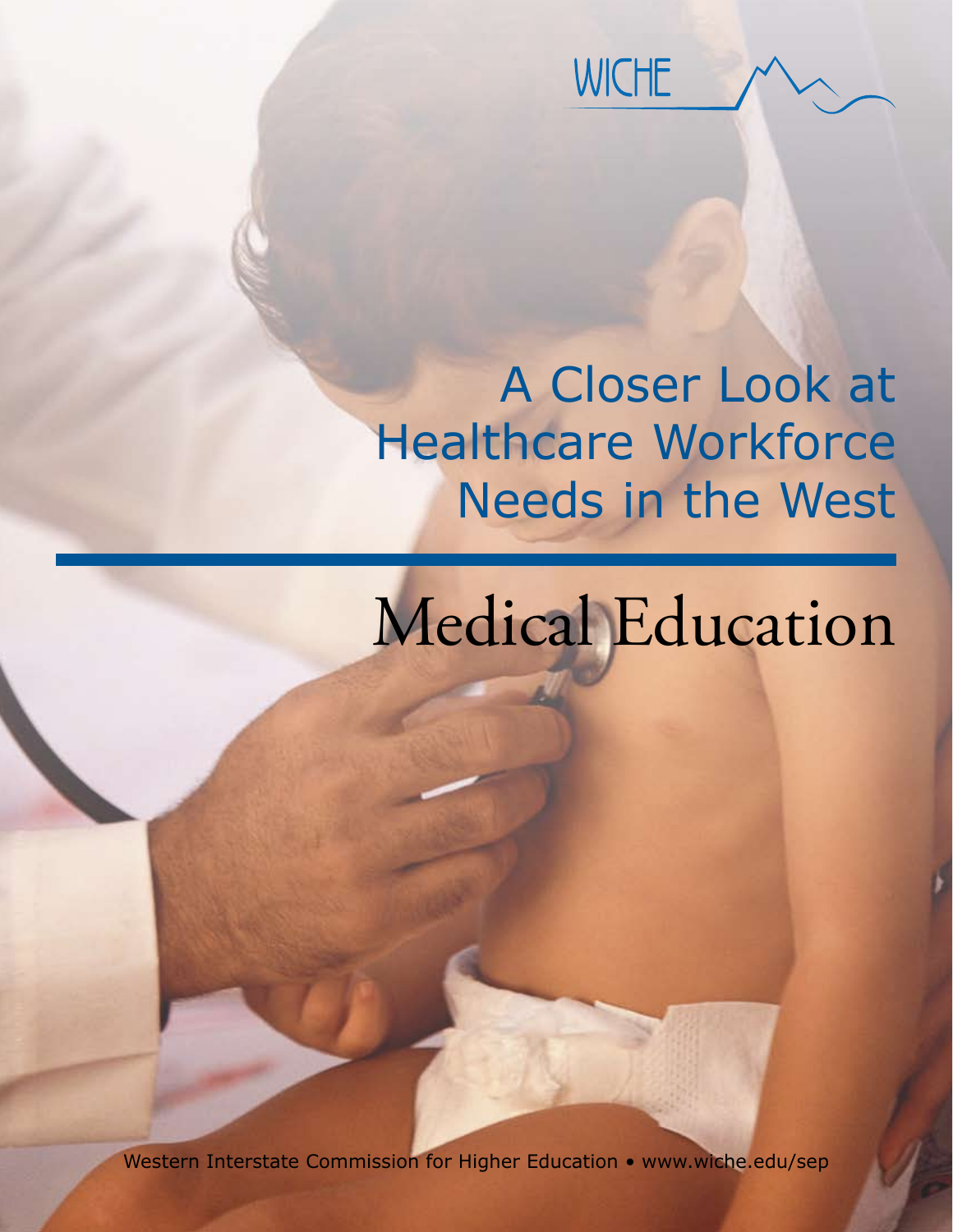# A Closer Look at Healthcare Workforce Needs in the West: Medical Education

This report highlights three interrelated workforce issues of importance to physicians and medical schools that prepare individuals for a career in medicine: the shortage of physicians and the planned expansion of medical school enrollment, medical student indebtedness, and primary care physician service with emphasis on care delivery in rural areas. The West's demographics present unique challenges in educating our future healthcare professionals, and this analysis suggests strategies for how Western states can link their resources to respond, particularly in higher education.

In 2006 176,781 physicians were active across the Western Interstate Commission for Higher Education (WICHE) region.<sup>1</sup> Of these physicians 95 percent were allopathic and 5 percent were osteopathic (Table 1). Allopathic physicians earn M.D. degrees; osteopathic physicians earn D.O. degrees. The curricula of allopathic and osteopathic schools are similar, although osteopathic schools have a greater focus on a holistic perspective and primacy of the musculoskeletal system than allopathic schools. State licensing agencies and most hospitals and residency programs recognize the allopathic and osteopathic degrees as equivalent.

Nationwide, 35 percent of physicians are over the age of 55 and many are likely to retire within the next 10 years. Within the same decade, baby boomers are becoming eligible for Medicare. By the year 2030, one fifth of Americans will be over the age of 65, with an increasing proportion above age 85.<sup>2</sup> Given the increase of physicians nearing retirement and a growing senior population that utilizes extended physician services, a shortage of physicians is anticipated.

# Expansion of Medical School Enrollment

In response to growing concerns of physician shortages, the Association of American Medical Colleges (AAMC) in 2006 recommended a 30 percent increase in U.S. medical school enrollment by 2015 compared to enrollment in 2002.3 Based on a fall 2007 survey of U.S. medical schools, AAMC estimates that first-year allopathic enrollment will grow to nearly 19,909 in 2012 from 16,488 in 2002 – an increase of 21 percent.4 First-year U.S. osteopathic enrollment is projected to increase to 5,227 in 2012, an increase of 70 percent or 2,148 students, from the same baseline vear of 2002.<sup>5</sup>

This enrollment growth will primarily occur at existing medical schools. Expansion strategies typically follow either an "in place" model, in which an increased

| Osteopathic (D.O.) Physicians: 2006* |                               |                                          |         |  |  |  |
|--------------------------------------|-------------------------------|------------------------------------------|---------|--|--|--|
|                                      | <b>WICHE</b><br><b>REGION</b> | <b>OUTSIDE OF</b><br><b>WICHE REGION</b> | U.S.    |  |  |  |
| All Physicians                       | 176,781                       | 624,930                                  | 819,711 |  |  |  |
| M.D.s                                | 168,030                       | 598,806                                  | 766,836 |  |  |  |
| Percent of all physicians            | 95.0%                         | 93.1%                                    | 93.5%   |  |  |  |
| D.O.s                                | 8,751                         | 44,124                                   | 52,875  |  |  |  |
| Percent of all physicians            | $5.0\%$                       | $6.9\%$                                  | 6.5%    |  |  |  |
| All Physicians in Primary Care       | 63,856                        | 224,245                                  | 288,101 |  |  |  |
| Percent of all physicians            | 36.1%                         | 34.9%                                    | 35.1%   |  |  |  |
| M.D.s in Primary Care                | 59,242                        | 203,669                                  | 262,911 |  |  |  |
| Percent of All M.D.s                 | 35.3%                         | 34.0%                                    | 34.3%   |  |  |  |
| D.O.s in Primary Care                | 4,614                         | 20,576                                   | 25,190  |  |  |  |
| Percent of all D.O.s                 | 52.7%                         | 46.6%                                    | 47.6%   |  |  |  |

**Table 1. Distribution of Active Allopathic (M.D.) and** 

\* "Active physicians" excludes physicians not classified, inactive, or those with an unknown address; "primary care" is defined here as family medicine, general practice, internal medicine, and pediatrics.

*Source:* American Medical Association, *Physician Characteristics and Distribution in the U.S.: 2008 Edition* (Chicago: American Medical Association, 2008).

number of medical students are enrolled on an existing academic medical center campus, or a "distributed education" model, in which branch campuses of medical schools are created.<sup>6</sup> Medical schools are also addressing the adequacy of faculty size to deliver curricula to a larger number of students; the adequacy of educational facilities (e.g., classrooms, lab space); and the availability of clinical training sites.

**WICHE**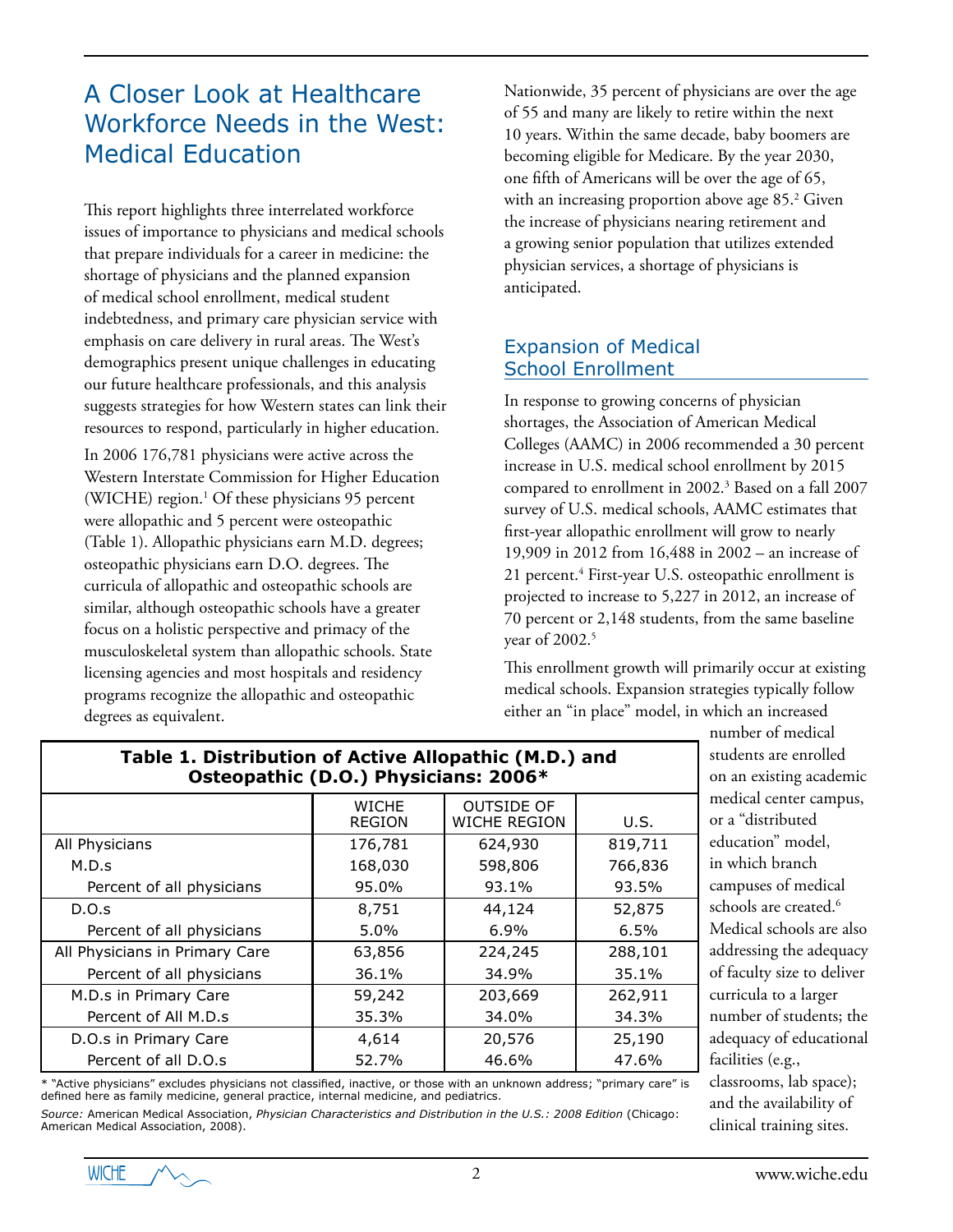### **Examples of Expansion Programs**

**The University of Arizona College of Medicine** in Tucson, in partnership with Arizona State University, established a four-year college of medicine program in Phoenix enrolling its first four-year class of 24 students in August 2007 and is anticipated to grow to 150 students per year within the next five years.<sup>7</sup> The Tucson program will graduate 110 new physicians per year. The overarching structure driving the expansion revolves around one allopathic college of medicine, with departments, financial and administrative infrastructures, and communication channels organized to achieve synergies and efficiencies across the two locations.

**The University of California (U.C.)** system completed a multiyear health sciences planning effort in 2007.<sup>8</sup> U.C. plans to enroll 60 to 80 students per campus (across five-year programs), or more than 300 students systemwide. In November 2006 U.C. medical schools received \$200 million in California bond funding to support this growth and to create telemedicine programs to increase access to services provided by faculty physicians. The first phase of growth for all U.C. medical schools will occur through the development of new programs in medical education (PRIME). Individually and collectively, these programs seek to address the needs of California's underserved population in both rural communities and urban areas. Each program has (or will have) an area of focus that is selected on the basis of faculty expertise, the populations served by each school and its medical center, and other local considerations.

**U.C. Davis School of Medicine (PRIME – rural health and telemedicine)**. U.C. Davis's program offers course work addressing rural health needs, telemedicine, primary care, and the challenges of practicing in rural locations. Courses focusing on rural health policy, public health, language competency, and other topics relevant to rural health and healthcare delivery will be provided. Students will complete clinical clerkships in rural sites and will participate in telemedicine consultations provided by the medical staff at U.C. Davis at the request of rural preceptors and attending physicians.

**U.C. Irvine School of Medicine (PRIME – Latino communities)**. All students admitted to the U.C. Irvine program have a record of prior service with and a commitment to the Latino community, as well as a minimal fluency in speaking Spanish. The program begins with a summer immersion experience in Mexico that provides further instruction in Spanish, supervised interaction with Spanish-speaking patients and

healthcare personnel, and additional instruction about Latino cultures. The program continues at Irvine with didactic sessions and structured clinical experiences in settings serving predominantly Spanish-speaking patients. The program requires that all students complete requirements for a master's degree in one of several areas requiring further study and research relevant to Latino health needs.

**U.C. Los Angeles School of Medicine (PRIME – diverse disadvantaged communities)**. With the U.C. Los Angeles program, students will participate in a curriculum and clinical rotations that prepare them to use new technologies and multicultural solutions. The program will stress learning related to delivering culturally competent clinical care, providing leadership for health delivery systems, conducting research on health disparities, and serving as advocates for their communities. The program will include a combined M.D. and master's degree selected from UCLA degree programs in public health, public policy, telemedicine, clinical informatics, or other related fields.

**U.C. San Diego School of Medicine (PRIME – health equity)**. San Diego has one of the largest and most rapidly changing immigrant and migrant communities in the country. The U.C. San Diego program will emphasize multicultural, multidisciplinary approaches to patient care, research, and healthcare advocacy. The program will offer culture and language studies and immersion experiences. It will give students the flexibility to examine health equity in an area of their interest consistent with objectives of the federal initiative Health People 2010, which calls for the elimination of health disparities between various segments of the population. Through dual degree options concentrating in minority health and health disparities, and the use of community– university partnerships, the program will seek to increase the number of clinicians, scientists, and advocates who will strive to reduce health inequities.

**U.C. San Francisco School of Medicine (PRIME – urban underserved)**. U.C. San Francisco will offer a curriculum including a core seminar series, required community projects, and community preceptorships. The seminar series will include interactive teaching sessions with experts on homelessness, immigrant health, the prison health system, and related topics. Clinical experiences will be based at regional safety-net clinics and hospitals that provide healthcare to urban, underserved populations in San Francisco and the greater Bay Area. In these settings, students will care for diverse populations and learn more about systems-level disparities. All students will complete a longitudinal community health or social advocacy

*(continued on next page)*

**WICHE**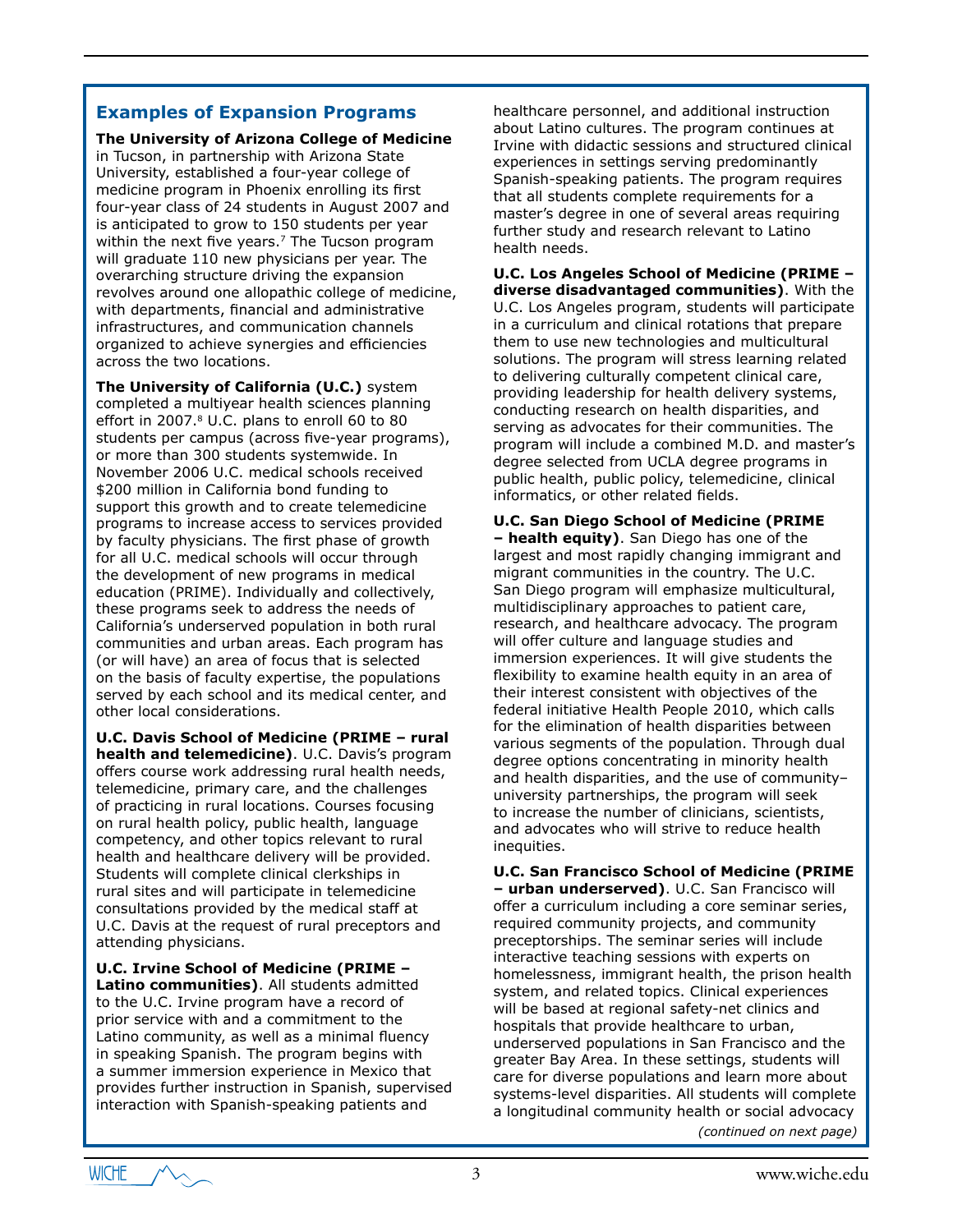#### **Examples of Expansion Programs**  *(continued from p. 3)*

project, such as setting up community-based disease-prevention programs, engaging in local community organizing campaigns, or conducting community-based research. The program will also include comprehensive mentorship programs, with faculty and peer-mentoring relationships organized to provide ongoing academic and social support.

**The University of New Mexico School of Medicine and College of Arts and Sciences** developed a combined B.A./M.D. degree program, which will increase the medical school class from 75 students to 100 in the fall of 2010.9 The program, which began operation at the undergraduate level in 2006, is committed to allocating 100 percent of its increased enrollment to a program designed to expand opportunities in medical education for New Mexico students from rural and underserved minority communities, and to prepare them to practice in the underserved areas of state. A two-step, eight-year program, equally divided between four years in an undergraduate college and four years in medical school, is planned, along with enhanced academic and financial support for the students. Students work with a community physician mentor in summer service-learning projects during the undergraduate years; then they return for required rural medicine rotations in the first, third and fourth years of medical school.

**Oregon Health and Science University (OHSU) School of Medicine** began implementing a fourphase plan to increase medical student enrollment in 2001. The plan minimized capital expenditure while leveraging existing resources at OHSU.10 Phase one (2001-2006) increased enrollment incrementally at the School of Medicine's Portland site (from 101 in 2001 to 120 in 2006). Phase two (2006-2007) created community partnerships to develop regional sites using the physical facilities of partners, avoiding the need for capital investment. Phase three (2007-2010) builds on the prototype developed in Phase two to create addition regional education sites; and phase four (2010-2015) involves a feasibility study and subsequent capital campaign for a facility on Portland's south waterfront.

There are 18 allopathic schools within the WICHE region and currently five osteopathic schools. The allopathic medical schools have increased first-year student enrollment from 1,948 in 2002 to 2,114 in 2007, a gain of  $166$  seats.<sup>11</sup> The allopathic schools followed the in-place and distributed education models for expansion; examples of strategies used are shown in the sidebar on pp. 3-4.

The osteopathic medical schools have increased firstyear student enrollment from 461 in 2002 to 753 in 2007, a gain of 292 seats.<sup>12</sup> In recent years four new osteopathic schools have been founded in the West:

- Touro University College of Osteopathic Medicine in Henderson, NV, with a 2004 first-year enrollment of 78, increasing to 135 in 2007.
- A.T. Still University School of Osteopathic Medicine in Mesa, AZ, with a 2007 first-year enrollment of 107.
- Pacific Northwest University of Health Sciences College of Osteopathic Medicine in Yakima, WA, with a projected 2008 enrollment of 70.
- Rocky Vista University College of Osteopathic Medicine in Parker, CO, with a projected 2008 enrollment of 150.

While the addition of new allopathic medical schools is being discussed in Idaho and elsewhere, it is not yet known if any will be created.In the 1960s and 1970s, medical educators were able to create new medical schools with support from federal subsidies.<sup>13</sup> Today, the likelihood of a 1960s-style federal response, given both current structural constraints on the federal budget and the political environment, is low. Current medical schools must rely on state support (for public institutions), private sources, clinical cross-subsidies, institutional funds, and tuition revenues.

# Graduate Medical Education

Since all physicians must complete accredited resident training to become licensed in the U.S., the number of graduate medical education (GME) positions (residencies) must increase in order for expanded school enrollment to lead to an increase in physician supply.<sup>14</sup> Movement to expand these training programs has not been in step with the growth rate of medical student class size, and GME positions are becoming a key bottleneck. A central reason is that the number of residency positions funded by the federal Medicare program is frozen, and institutions with GME programs must seek additional funding sources to expand residency positions.

# Health Needs of the Population

A balance is needed between boosting physician supply and simultaneously working toward a more efficient and coordinated use of resources.<sup>15</sup> These resources include, among other things, the full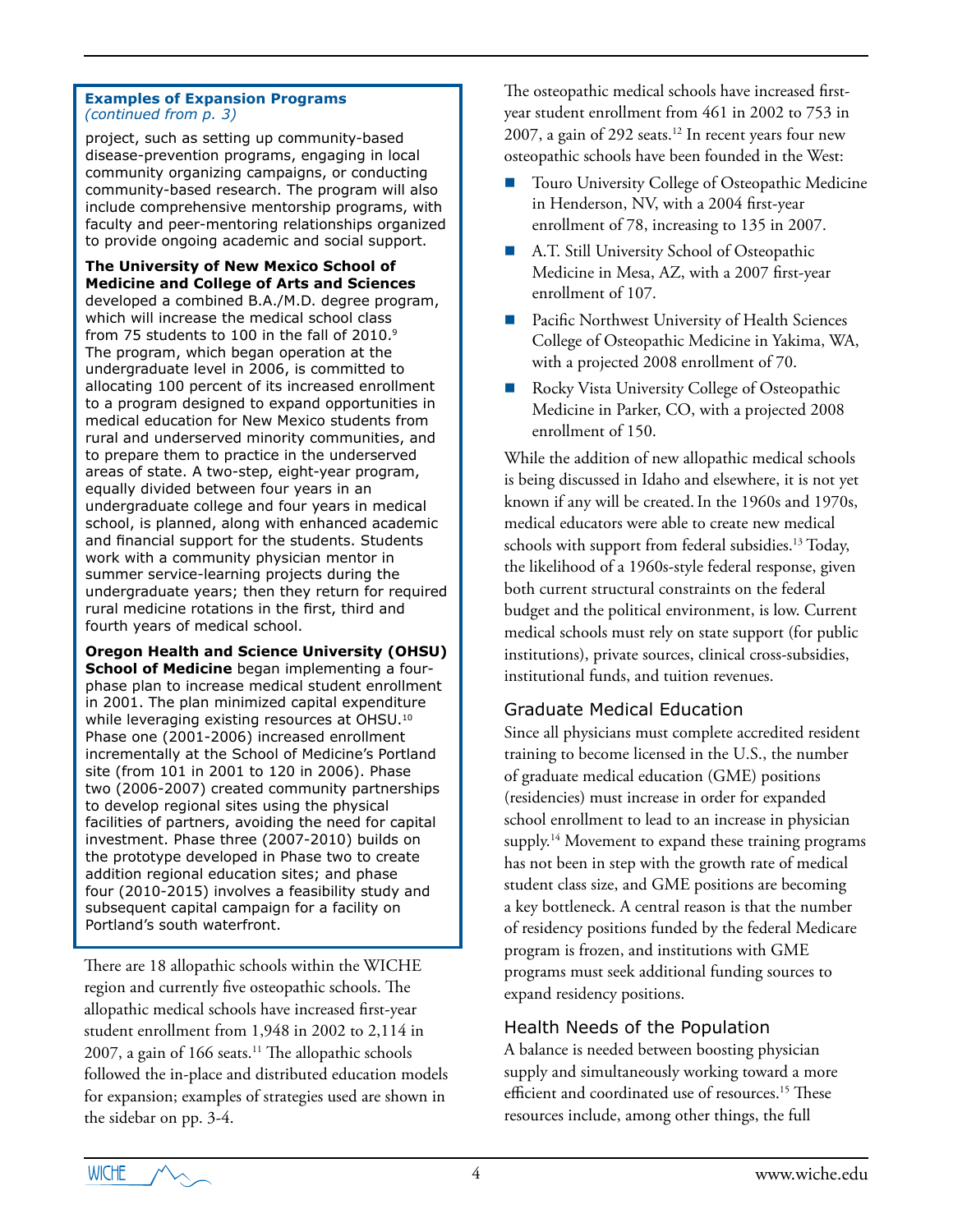range of healthcare professionals, not just physicians, and more widespread utilization of health information technologies.16 Coherent regional and state policies that integrate healthcare delivery strategies need to be crafted. Expanded collaborations are needed with allied health professionals, providing incentives for disease prevention. In addition, health information needs to be disseminated in a way that patients, regardless of their culture or lifestyle, will understand. New approaches also are needed to meet the needs of underserved and rural areas.

# Medical Student Indebtedness

A medical education continues to be a positive professional and financial investment. Over the years, however, tuition in both private and public medical schools has substantially increased. Correspondingly, indebtedness among graduating medical students has increased while physician income has become relatively flat in relation to inflation.

The WICHE region has 15 public and three private allopathic schools and five private osteopathic schools (Figure 1).17 For the 2007-08 academic year, the average in-state resident tuition and fees for first-year students of allopathic public medical schools within the WICHE region was \$20,905, with nonresident tuition and fees roughly twice that paid by in-state residents.<sup>18</sup> Tuition and fees for first-year students of private medical

schools averaged \$40,221 (allopathic) and \$37,968 (osteopathic).19

Across the country, the average educational debt for graduating medical school students in 2006 was \$113,200 for allopathic students and \$153,800 for osteopathic students.20 Comparing 2001 to 2006, the percentage change in increased debt was 38 percent (allopathic) and 20 percent (osteopathic). As shown in Figure 2, in 1999, 2 percent of allopathic medical school graduates were in educational debt of \$200,000 or more.<sup>21</sup> In 2007 the number grew to 16 percent.



*Sources*: Association of American Medical Colleges, "Tuition and Student Fees, First-Year Medical School Students 2007-2008" (Washington, D.C.: Association of American Colleges), accessed 2/27/2008 from <http://services.aamc.org/tsfreports/select.cfm?year\_of\_ study=2008>; American Association of Colleges of Osteopathic Medicine, *Osteopathic Medical College Information Book* (Chevy Chase, MD: American Association of Colleges of Osteopathic Medicine, 2007).

Healthcare policymakers are concerned that applicants from lower socioeconomic groups may choose not to pursue careers in medicine because of educational costs. A 2003 national survey asked students who appeared to be qualified for medical education on the basis of academic achievement, why they did not apply to medical school.<sup>22</sup> As Table 2 shows, cost was a major deterrent for all students, but it was the number one deterrent for minority students.

Students who do go to medical school and graduate with high indebtedness are likely to take future income

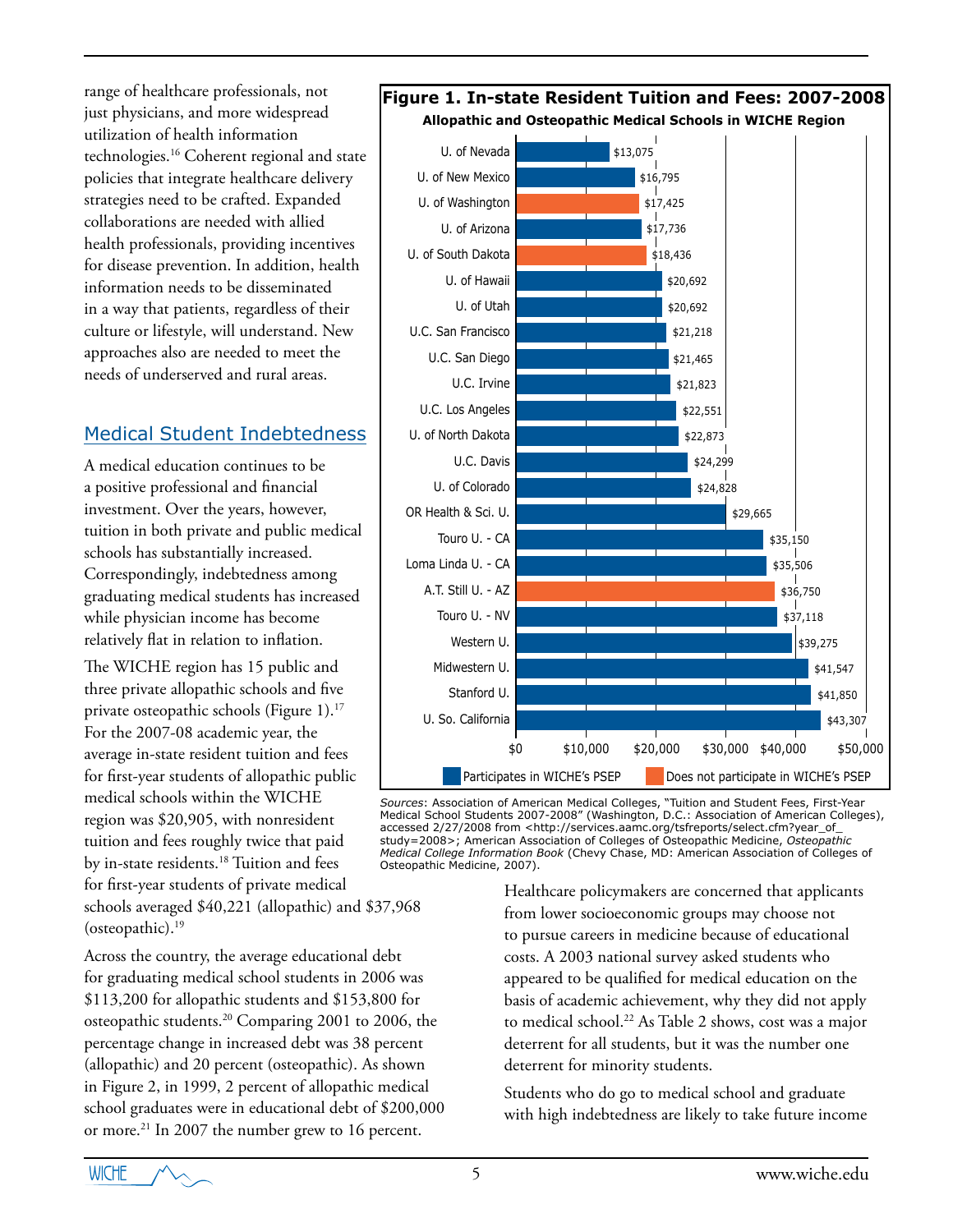

*Sources:* Association of American Medical Colleges, "2007 Medical School Graduation Questionnaire: All Schools Summary Report" (Washington, D.C.: Association of American Medical Colleges, 2007), accessed 1/2/2008 from <http://aamc. org/data/gq/allschoolsreports/start.htm>; Association of American Medical Colleges, "2003 Medical School Graduation Questionnaire: All Schools Summary Report" (Washington, D.C.: Association of American Medical Colleges, 2003), accessed 1/2/2008 from <http://aamc.org/data/gq/allschoolsreports/start.htm>; Association of American Medical Colleges, "2001 Medical School Graduation Questionnaire: All Schools Summary Report" (Washington, D.C.: Association of American Medical Colleges, 2001), accessed 1/2/2008 from <http://aamc.org/data/gq/allschoolsreports/start.htm>.

| Table 2. Reasons for Nonapplication to Medical School* |                 |                 |              |  |  |  |
|--------------------------------------------------------|-----------------|-----------------|--------------|--|--|--|
|                                                        | <b>Majority</b> | <b>Minority</b> | <b>Total</b> |  |  |  |
| Cost of attending medical school                       | 20%             | 33%             | 31%          |  |  |  |
| The time it takes to become a doctor                   | 32%             | 29%             | 30%          |  |  |  |
| The demands of the physician lifestyle                 | 25%             | 21%             | 22%          |  |  |  |
| Concern about not being accepted                       | 13%             | 19 <sub>%</sub> | 18%          |  |  |  |
| Unsure medicine is the right career                    | 19%             | 17%             | 17%          |  |  |  |
| The pursuit of another postgraduate degree             | <b>20%</b>      | 14%             | 16%          |  |  |  |
| The pursuit of another health profession               | 26%             | 13%             | 16%          |  |  |  |

#### \* Survey respondents were asked to pick the top two reasons (of 17 reasons tested) that had the greatest impact on their decision not to apply to medical school.

*Source:* Paul Jolly, "Medical School Tuition and Young Physician Indebtedness" (Washington, D.C.: Association of American Medical Colleges, March 23, 2004), accessed January 15, 2008 from <https://services.aamc.org/Publications/showfile. cfm?file=version21.pdf&prd\_id=102&prv\_id=113&pdf\_id=21>. Reprinted with permission of the AAMC.

potential into account when choosing a specialty, practice location, or type of practice. They may be increasingly inclined toward specialties, practices, or geographic areas where remuneration is highest. These trends may also lead to further maldistribution of physicians in rural and underserved areas.

Between 1995 and 2003, average physician net income declined 7 percent, after adjusting for inflation.<sup>23</sup> This trend particularly affects primary care physicians.<sup>24</sup> In comparison to a 2006 estimated income of \$216,600 for all physicians, primary care physicians were

estimated to earn 30 percent less, with specialists earning 16 percent more.

# Primary Care Physicians

Primary care physicians are at the forefront of managing chronic disease, providing comprehensive care and coordinating long-term care. Primary care is defined as family medicine, general practice, internal medicine, and pediatrics. The benefits of having an optimal supply of experienced primary care physicians are demonstrated by: reduced all-cause mortality

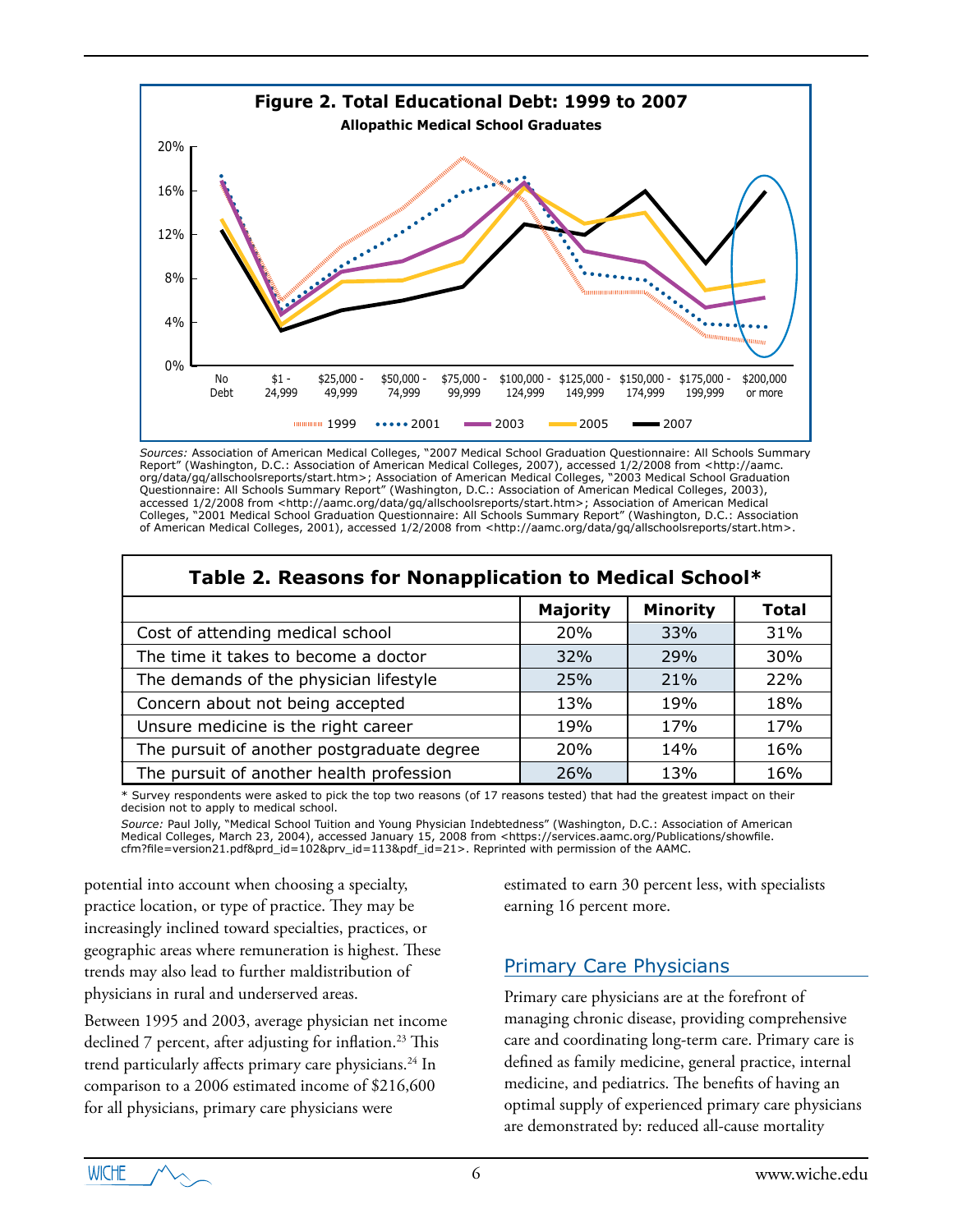rates; less frequent use of emergency departments and hospitals; better preventive care; improved detection and reduction in mortality from several cancers; less frequent testing and medication use; better patient satisfaction, and a reduction in health disparities.<sup>25</sup>

As shown in Table 1, thirty-six percent of all active physicians in the WICHE region in 2006 practiced in primary care.<sup>26</sup> Osteopathic physicians in the West were practicing in primary care at substantially higher levels than allopathic physicians – 53 percent, compared to 35 percent.

Demand for primary care physicians peaked in the 1990s during the high point of managed care, when many medical school graduates gravitated toward primary care residences and created a bulge in supply. One national healthcare search and consulting firm indicated that by the early years of the current decade, 75 percent of search assignments were for surgical or diagnostic specialists.27 By 2007 hospitals, medical groups, and other organizations again shifted their recruiting emphasis toward primary care. Between April 2006 and March 2007, family medicine and general internal medicine were the two most requested physician search assignments.

This renewed employer focus on primary care exists, however, during a time in which medical students indicate a declining interest. Most primary care

relationship across the age spectrum. Where other specialties are limited to a particular organ system, technology, disease, age, or sex, family medicine takes pride in integrating care for each person. Students, however, often develop perceptions about the content and characteristics of each specialty during medical school. The University of Arizona compared 12 medical schools with the greatest increase in students entering family medicine from 1998 to 2000, and the 12 medical schools with the greatest decrease.<sup>29</sup> The researchers found that students who reject family practice have concerns about the profession's prestige, lower income, and breadth of required knowledge. Family medicine was viewed by a number of faculty as not being equal to other specialties in terms of prestige and academic rigor. A commonly held view was that the content of family medicine is too broad and cannot be mastered. Additionally, many students showed preference for medical specialties that offer more control over work hours. When preference in work hours is reinforced by diverging income trends between specialties and primary care, the result may be leading to fewer medical school graduates choosing to enter primary care generally and family medicine specifically.

physicians practice in family medicine. As Figure 3 displays, 3,204 family medicine residency positions were filled in July 2007 through the National Resident Matching Program (NRMP); of those, 43 percent were filled by U.S. allopathic medical students.28 This represents a decrease from 2000, when 3,475 family medicine positions were filled, and of those 66 percent were filled by allopathic students.

The cornerstone of family medicine is the ongoing, personal patient-physician



*Source*: Perry A. Pugno, Amy L. McGaha, Gordon T. Schmittling, Ashley DeVilbiss, and Norman B. Kahn, "Results of the 2007 National Resident Matching Program: Family Medicine." *Family Medicine* 39, no.8 (2007), 562-571.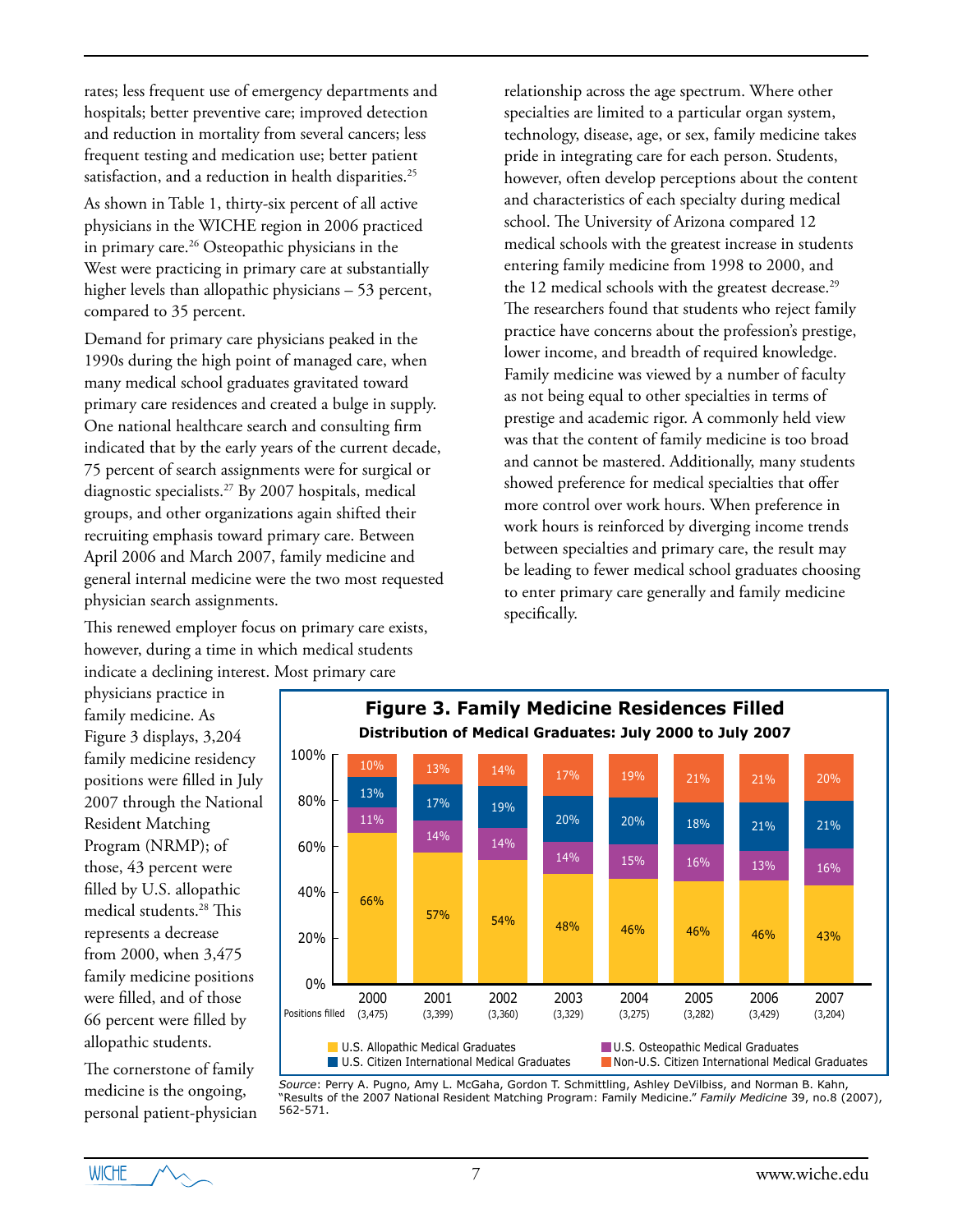# Osteopathic Medical Students

In contrast to the U.S. allopathic medical students participating in the NRMP, in 2007 the percent of family medicine residency positions filled by U.S. osteopathic students was 16 percent, an increase from 2000's 11 percent (Figure 3).30

Currently (as shown in Table 1) and historically, osteopathic physicians have chosen primary care careers in greater proportions than allopathic physicians and have played an important role in healthcare delivery in rural areas.<sup>31</sup> Nonetheless, as noted by senior osteopathic medical students and through the osteopathic-specific resident matching program, osteopathic students are displaying a decreasing interest in primary care.<sup>32</sup>

#### International Medical Graduates

In 2007 the percent of family medicine residency positions filled by U.S. citizens who were international medical graduates (IMGs) was 21 percent, an increase from 2000's 13 percent (Figure 3).<sup>33</sup> The percent of positions filled by non-U.S. citizen IMGs was 20 percent, an increase from 10 percent.

Americans who attend medical schools outside the country either do so as a first choice or because they failed to obtain entrance into U.S. schools. Cost, family ties, or interest in new experiences may all contribute to the number of students who choose this option.<sup>34</sup> The education and training provided by foreign medical schools vary and may not be comparable to that offered by U.S. schools.<sup>35</sup> A standardized set of information needs to be gathered on international medical schools, such as curricula and clinical training sites, to help determine whether students who attend a particular school outside the country have had the opportunity to gain knowledge and skills similar to those of their U.S.-trained counterparts.

Many communities rely heavily on non-U.S. IMGs for their primary care needs.<sup>36</sup> In particular, these graduates uniquely contribute to the delivery of healthcare by being more willing than U.S. IMGs or U.S. medical school graduates to practice in remote, rural areas through J-1 visa waivers.<sup>37</sup> IMGs, beyond medical manpower, have consistently infused the United States with new ideas and skills that

have been critical to the nation's economic, scientific, and cultural growth.38

Medical training positions in the United States have proven to be a strong draw for physicians from many nations.39 As the American healthcare delivery system benefits from IMGs, this medical migration, often referred to as the "brain drain" is thought to reduce the supply of physicians in many lower-income countries. A growing concern across nations is the negative impact that the scarcity of physicians has on global health.

# Rural Service

Ensuring that residents of rural areas have access to quality healthcare is an increasing challenge for policymakers and practitioners alike. Geographic isolation, sparse population densities, and growing numbers of older rural residents make it increasingly difficult to draw doctors to these areas and provide an optimal spectrum of health services to rural communities. A major disparity between rural and urban healthcare is the long-standing shortage of physicians in rural areas.



*Sources*: Office of Management and Budget, "Metropolitan Statistical Areas, Metropolitan Divisions, Micropolitan Statistical Areas, Combined Statistical Areas, Combined New England City and Town Areas," *OMB Bulletin* no. 06-01. (Washington, D.C.: Office of Management and Budget, 5/26/2006), accessed 2/26/08 from <http://www.whitehouse.gov/omb/ bulletins/fy2006/b06-01\_rev\_2.pdf>; U.S. Census Bureau, "Population Estimates by County," (Washington, D.C., U.S. Census Bureau, 3/22/2007), accessed 2/27/2008 from <http:// www.census.gov/popest/counties/CO-EST2006-01.html>.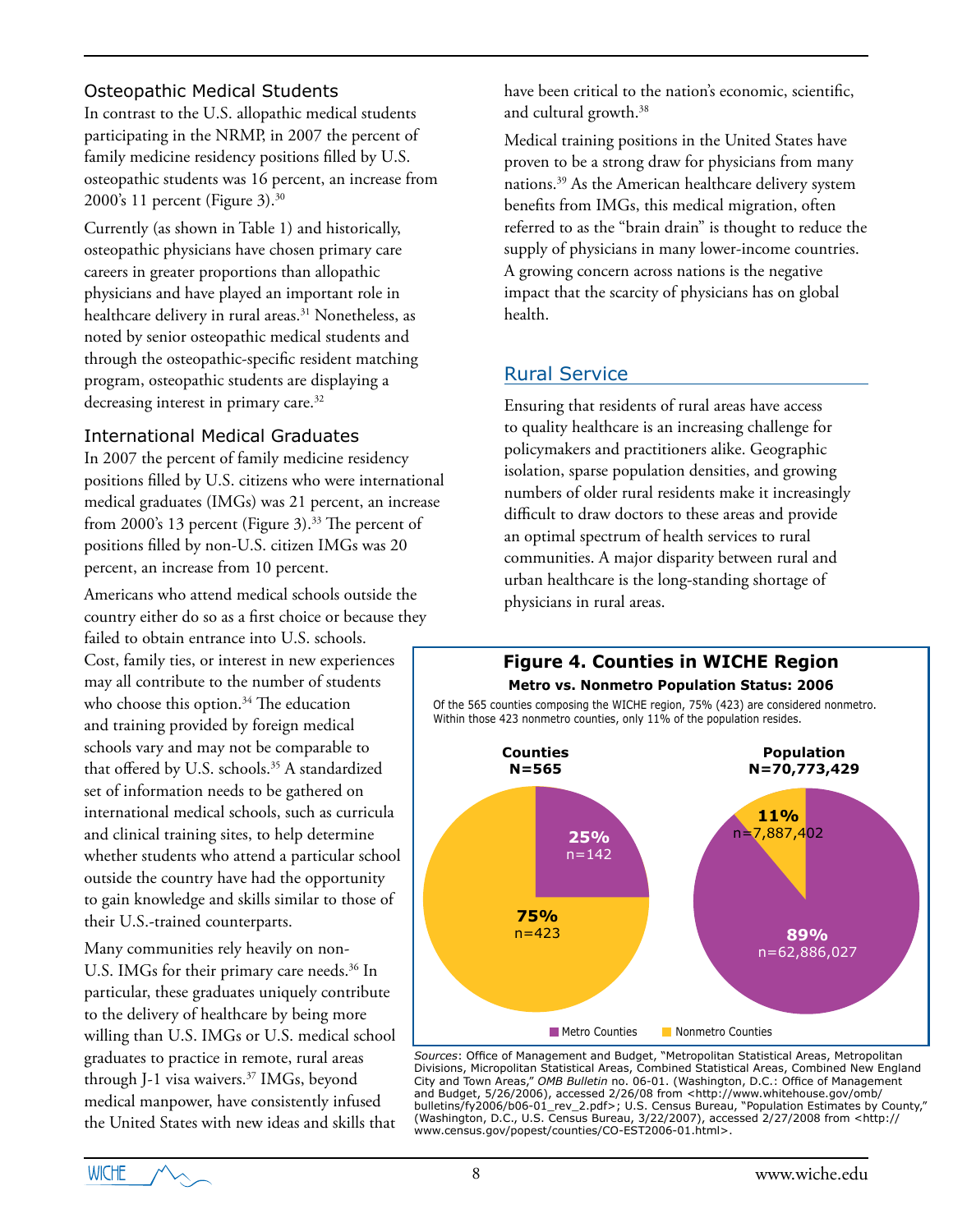The WICHE region is largely rural. The 15-state region includes 565 counties. Of these, 75 percent are considered nonmetropolitan – but only 11 percent of the WICHE population resided in these nonmetro counties in 2006 (Figure  $4$ ).<sup>40</sup> In addition, many counties in the Western states are vast, compared to those in other regions. Counties outside the WICHE region average 637 square miles in land area, where counties in the WICHE region average 3,359 square miles – more than five times that of their more eastern counterparts.<sup>41</sup>

The nonmetro WICHE counties have fewer physicians. The number of allopathic physicians performing patient care per 1,000 population was only 1.33 in nonmetro counties in 2006, compared to 2.36 in metro counties.42 Given the increase in healthcare services required by older individuals, it is noteworthy that across the WICHE region, 11 percent of the population residing in metro counties was 65 and older, while 15 percent of those residing in nonmetro counties was 65 and older.<sup>43</sup>

Rural communities often experience difficulty in recruiting a sufficient number of physicians and in retaining those they have.<sup>44</sup> Physicians decide on practice locale based on their perceptions of lifestyle, type of practice, and economics. A concordance between a physician's needs and interests and his or her practice site environment and opportunities is key to retention in rural areas. Donald Pathman of the Cecil G. Sheps Center for Health Services Research and Department of Family Medicine at the University of North Carolina, Chapel Hill, indicates that background or training will not bring physicians meaningful contentment, enthusiasm for work, and a desire to stay put if work and community settings don't fit them.<sup>45</sup>

#### The Rural Environment

While the characteristics of rural life are viewed as desirable to some, the same variables may dissuade others.46 Physicians attracted to rural areas often cite their desire to raise a family in a rural setting as central to their decision. They may also value participation in outdoor activities, lower crime rates, less traffic, and living in a closely knit community. Physicians selecting urban practice, on the other hand, may be drawn by the cultural amenities of urban living, the variety of restaurants, entertainment, goods and services,

# **Rural Physicians' Role as Mental Health Providers**

Individuals often seek help from their primary care physician for conditions such as depression, anxiety, or complaints that represent underlying mental health issues.<sup>48</sup> Patients who would not normally seek a mental health provider due to stigma surrounding mental illness, lack of awareness of a mental health problem, time constraints, or other reasons are likely to approach their physician with their mental health needs. Rural physicians, who are often the only healthcare provider in the area, may become the default or safety net mental health provider. In rural areas the burden of caring for people with mental illnesses can be great, as these communities often lack adequate outpatient and inpatient mental healthcare. Healthcare providers in rural areas may experience increased stress and decreased job satisfaction due to these demands on their time and the necessity of treating people for problems which they were not trained to address in depth. It is important that all primary care providers destined to serve in rural communities receive adequate training in mental healthcare. WICHE's mental health staff offer this training regionally via Webcast.

and cultural and ethnic diversity. The choice of rural practice also depends on whether career opportunities exist for a physician's spouse.

Rural physicians enjoy clinical independence, and their scope of medical practice is frequently more diverse than in urban areas. Some rural physicians, however, may experience professional isolation, with less access to colleagues and medical resources. Physicians worry about finding themselves in medical situations they are unable to manage, and they are unable to take time away from their practices to pursue continuing medical education opportunities. Some voice concern about the around-the-clock strain of rural practice.

In addition, low population densities in rural areas often result in decreased patient volumes and diseconomies of scale.<sup>47</sup> Rural areas often have high proportions of elderly and low-income individuals, who may be uninsured or have Medicaid or Medicare, with their inequities in reimbursement policies, as a source of payment. These factors have the potential to lower average incomes for rural physicians. While rural physicians have fixed overhead expenses similar to those of urban physicians, they cannot take advantage of economies of scale that spread costs over a large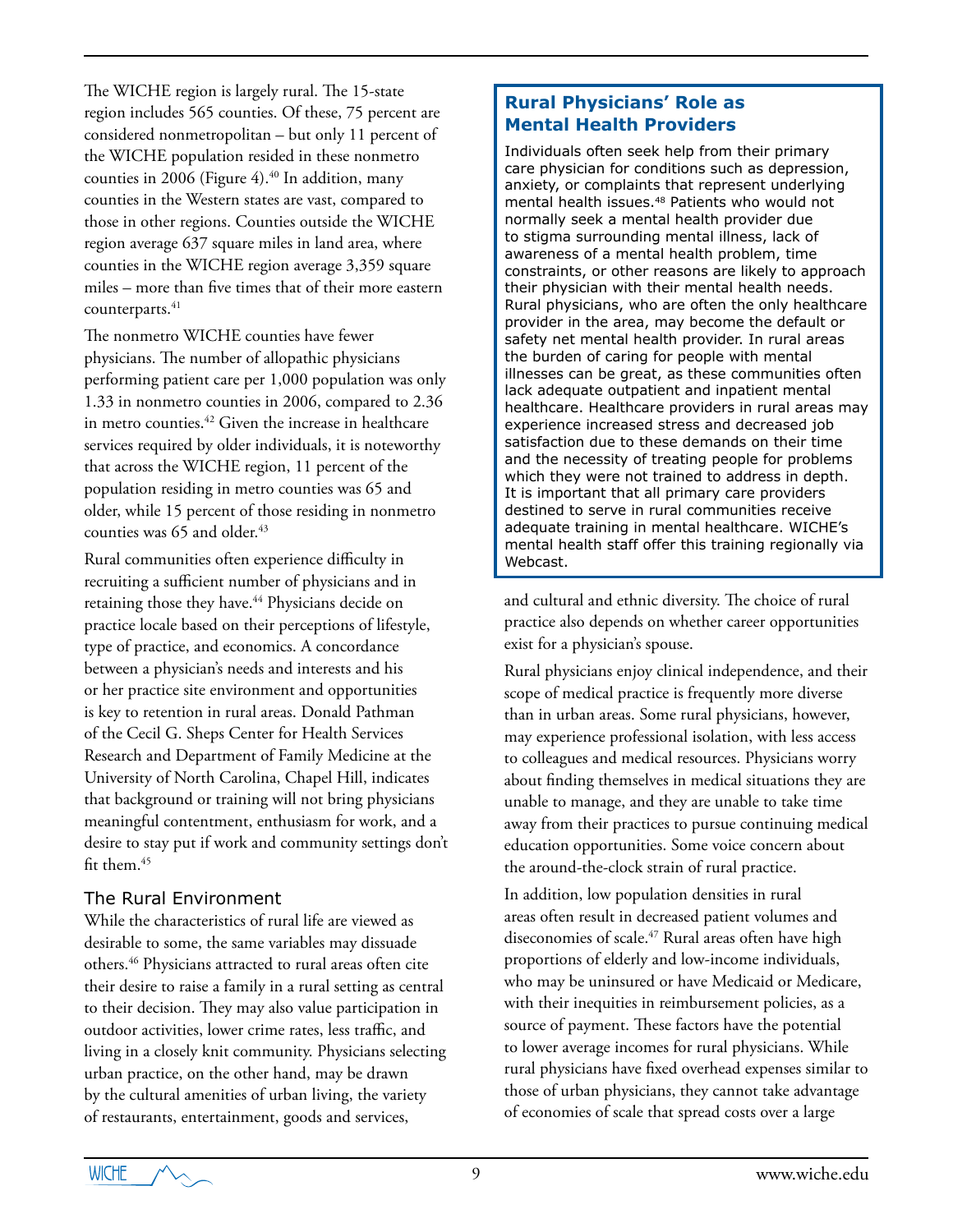number of patients. The cost of housing is generally lower in most rural areas, however, and can result in a higher standard of living for many rural physicians.

# Medical School – Rural Emphasis

Individuals who are comfortable with rural life are more likely to remain in rural practice over an extended period. Medical schools' admission programs need to attract service-oriented and rural candidates, and the schools also need to offer rural-oriented curricula and residency programs with rural training tracks. For students contemplating a rural practice location, rural clinical experiences and role models facilitate realistic career decision making. Taking a rural clinical rotation during medical school is a strong predictor of future rural practice.<sup>49</sup>

Several institutions in the WICHE region have created programs to promote primary care and rural service options to medical students. For example, the Arizona Legislature established the University of Arizona's Rural Health Professions Program (RHPP) in 1997. An advisory committee selects 15 first-year students; preference is given to individuals who have lived in a rural community or who are recipients of the Arizona Medical Student Loan Program, which forgives loans for graduates who practice in underserved areas. They are mentored by rural preceptors from their first year forward, based on their specialty interest (family practice, pediatrics, internal medicine, obstetrics and gynecology, and surgery). RHPP students gain experience using telemedicine technologies when they serve in communities linked to the Arizona Telemedicine Program, a telecommunications network that allows rural physicians and their patients to consult with specialists at the University of Arizona Health Science Center in Tucson.

The University of California at Davis's School of Medicine began its "rural PRIME" initiative as part of U.C.'s expansion efforts, described earlier. Their five-year M.D./M.A. program began in 2007-08 with 12 students. Its goal is to educate physicians who will become leaders for improving healthcare in isolated communities. Students will participate in rural preceptorships, experience immersion in rural communities, and be mentored by rural physicians. An important focus of the program will be to provide students with extensive experience in the latest healthcare technologies and telemedicine.

The University of Colorado at Denver's School of Medicine created a rural track designed to encourage and support rural practice. Since the program's inception in 2005, new student cohorts have averaged 15 per year. Students are matched with a rural preceptor, attend seminars focused on rural practice issues, participate in a six-week summer rural preceptorship, and conduct scholarly research on a rural medicine-related topic. The program is forging relationships with local rural communities in need of primary care physicians. The school of medicine has also enhanced its curriculum to develop a broad skill base for future primary care physicians who opt for rural practice. Participants are being tracked to evaluate the effectiveness of the program.

The University of North Dakota's School of Medicine and Health Sciences' Rural Opportunities in Medical Education (ROME) is a third-year curricular option that allows students to complete seven months in a rural practice site. The program began in 1998 and is now in its tenth year. Two students are assigned to each clinical site, where they work one-on-one with competent rural physicians and earn credit for their family medicine, surgery, pediatrics, internal medicine, and obstetrics and gynecology clerkships. Ten students participated in the 2007-08 academic year.

Western University's College of Osteopathic Medicine of the Pacific has a "Northwest Track" that provides opportunities for students from Alaska, Idaho, Montana, Oregon, Washington, and Wyoming to be involved in rural rotations across the northwest area of the country.

Some schools require all their medical students to participate in a rural rotation in order to graduate. These include:

- University of Colorado's School of Medicine
- University of Nevada's School of Medicine
- University of New Mexico's School of Medicine
- Oregon Health and Science University's School of Medicine
- Sanford School of Medicine of the University of South Dakota
- Midwestern University's College of Osteopathic Medicine.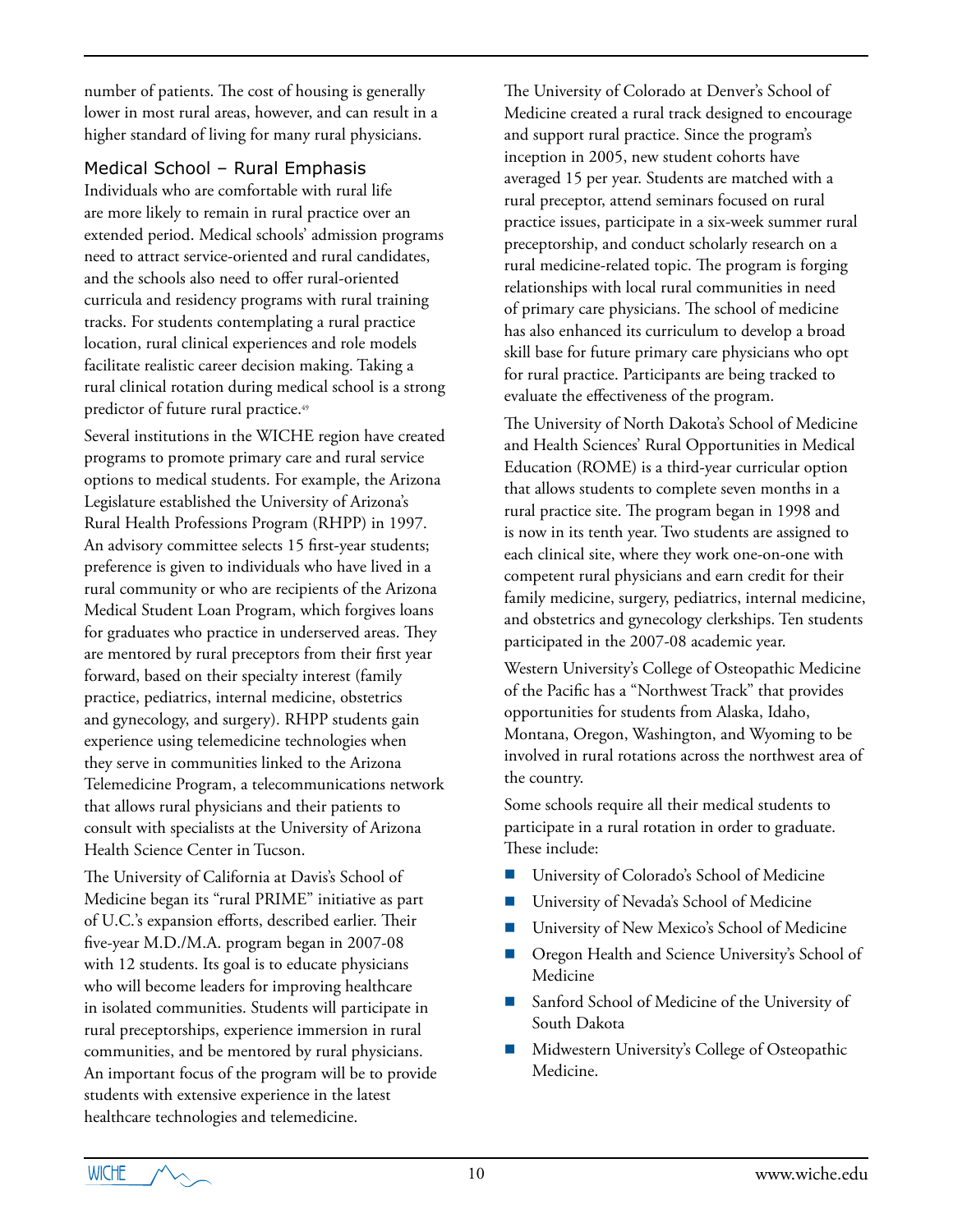# Rural Pipeline

Using primary care medicine as an example, the pipeline from early education to a rural medical career passes through a supportive science education environment to a medical school that supports primary care and finally to a placement program that matches physicians to a rural community that is linked to a system of continuing education and support.

Students are motivated to enter medicine through positive experiences in the healthcare system and by participating in health-related activities with the support of role models.<sup>50</sup> When students are interested in a health career, they need academic preparation in science, mathematics and technology. Partnerships between K-12 and institutions of higher learning can help with this preparation and provide students with a smoother transition into healthcare programs.

Rural high school students need exposure to the sciences and medicine. As an example, the Stanford Medical Youth Science Program (SMYSP) would have applicability for students living in rural areas. SMYSP is a biomedical pipeline program that provides academic enrichment in the medical sciences and college admissions support to very low-income high school students.<sup>51</sup> Each summer 24 students are recruited from over 250 California high schools for a five-week residential program. Participants divide their time between classroom instruction, anatomy practicums, hospital field

placements, research projects, and college admissions advising. Since its inception in 1988, 405 students have completed SMYSP and 96 percent have been observed for up to 18 years. The majority are from underrepresented minority groups, and many had poor academic preparation. One hundred percent of age-eligible participants graduated from high school, and 99 percent were admitted to college. Of those, 81 percent earned a four-year college degree, the majority majoring in biological and physical sciences. Among the four-year college graduates, 52 percent are attending or have graduated from medical or graduate school.

#### Rural Incentive Programs

All states in the WICHE region have at least one incentive program to attract rural healthcare providers. The policy options used in the West include scholarships, loan forgiveness, loan repayment, tax credits, residency stipends, payment of malpractice premiums, rural facilities grants, and retention grants.<sup>52</sup>

Table 3 describes common support-for-service programs.53 These program categories were based on the career stage of targeted eligible applicants (i.e., students, junior residents, senior residents, or practitioners); whether service was required or optional (from which many other program characteristics followed, such as the criteria for selecting practitioners and the buyout terms of practitioners' contracts); and

| <b>Table 3. Support-for-Service Programs</b> |                                       |                |                                   |                                                                                                                                                      |  |  |
|----------------------------------------------|---------------------------------------|----------------|-----------------------------------|------------------------------------------------------------------------------------------------------------------------------------------------------|--|--|
| <b>Program Type</b>                          | Eligible<br><b>Individuals</b>        | <b>Service</b> | <b>Use of Funds</b>               | <b>Typical Design</b>                                                                                                                                |  |  |
| Scholarship/<br>Loan forgiveness             | Students                              | Required       | Up-front training costs           | Funds to students for tuition, fees, books,<br>and living expenses, with service expected<br>after training.                                         |  |  |
| Loan                                         | <b>Students</b>                       | Optional       | Up-front training costs           | Loans to students for tuition, fees, books,<br>and living expenses; loan is repaid after<br>training, either financially or by providing<br>service. |  |  |
| Resident support                             | Junior residents                      | Required       | Variable                          | Unrestricted funds for junior and,<br>occasionally, senior residents, with service<br>expected after training.                                       |  |  |
| Loan repayment                               | Senior residents<br>and practitioners | Reguired       | Repayment of<br>educational loans | Funds to repay outstanding educational<br>loans of graduating residents and<br>practitioners in exchange for service.                                |  |  |
| Direct financial incentive                   | Senior residents                      | Required       | Unrestricted                      | Unrestricted incentive funds for graduating<br>residents and practitioners in exchange for<br>service.                                               |  |  |

*Source*: Donald Pathman, Donald Taylor, Thomas Konrad, Tonya King, Tyndall Harris, Tim Henderson, James Bernstein, Thomas Tucker, Kathleen Crook, Cora Spaulding, and Gary Koch, "State Scholarship, Loan Forgiveness and Related Programs," *Journal of the American Medical Association* 284, no. 16 (2000), 2084-2092. Copyright © 2000, American Medical Association.

**WICHE** 

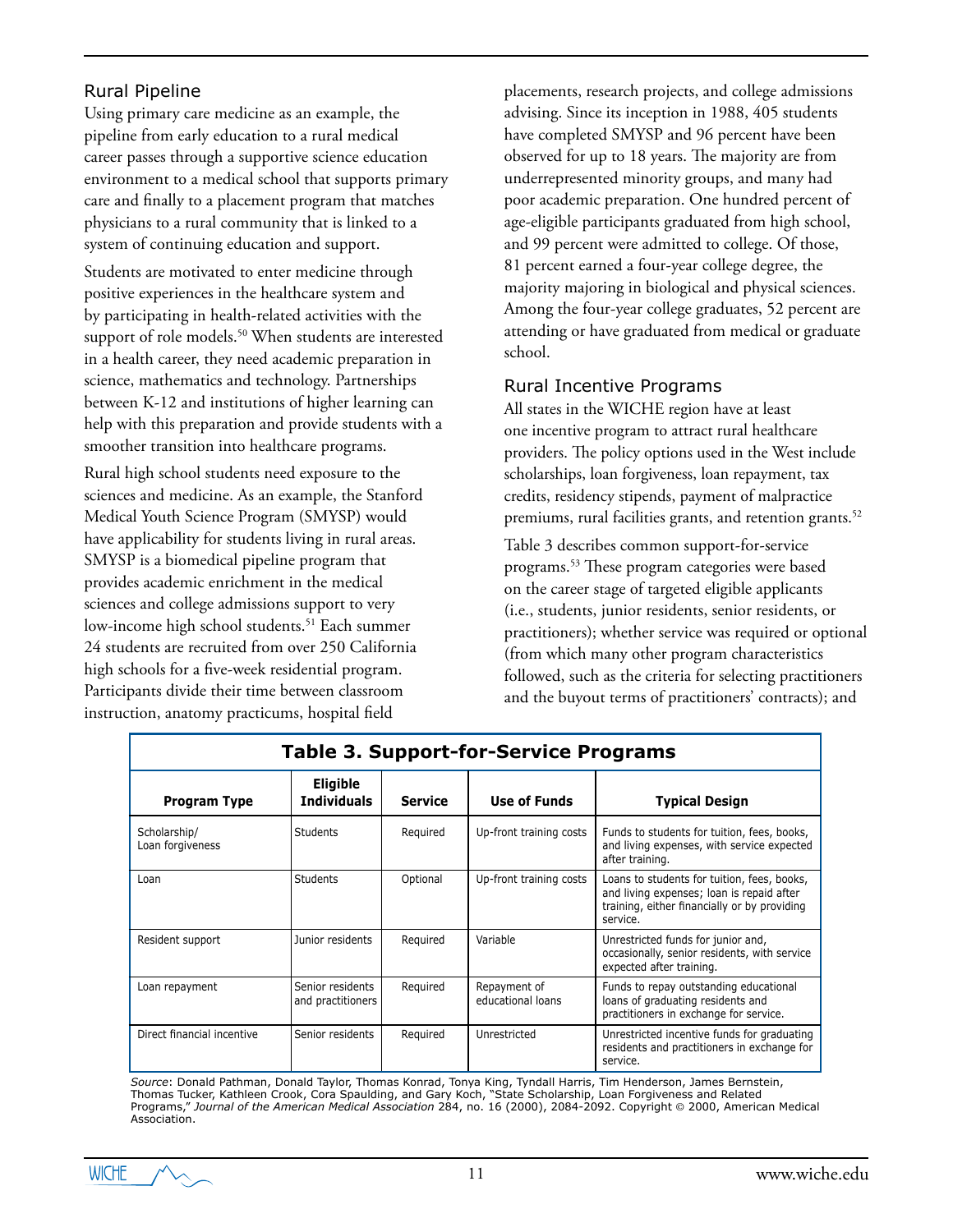whether programs' financial support to practitioners was to be used solely for up-front training costs, afterthe-fact repayment of educational loans, or for unrestricted use.

Figure 5 displays a timeline of physicians' training and service years in relation to scholarship and loan repayment programs with service-requiring

#### **Figure 5. Physician Training-to-Service-to-Retention Timeline** Medical School **Residency Service Post-service Retention Scholarship Program Commitments Made Loan Repayment Program Commitments Made 7 6 5 4 3 2 1 1 2 3 4 5 6**

*Source:* D. E. Pathman, "What Outcomes Should We Expect from Programs that Pay Physicians' Training Expenses in Exchange for Service"? *NC Medical Journal* 67, no. 1 (2006), 77-82.

**Years before service begins Years after service begins**

commitments.54 In general, states' support-for-service programs do bring physicians to rural and underserved communities. Of the 15 states in the Western region, 11 offer some type of loan repayment program for physicians – usually both allopathic and osteopathic.55 Funding for loan repayment programs comes primarily from state sources, with two states (California and Colorado) also using funding from private foundations. One reason loan repayment is common is the National Health Service Corps (NHSC), a federal program that encourages health professionals to serve in health professional shortage areas.

Loan repayment programs recruit physicians as they complete their residency and are ready to begin service in exchange for paying off traditional education loans they acquired years earlier. Individuals at this point in their career development are generally more settled and perceptive of their professional, personal, and family needs than they were as medical students. The Congressional Government Accounting Office and NHSC concluded that the NHSC Loan Repayment Program achieved better outcomes – higher servicecompletion rates, greater satisfaction, and longer retention – than the NHSC Scholarship Program.

# Recommendations

As policymakers of states in the WICHE region strive to address physician shortages, it is important to examine the effectiveness of programs related to enrollment expansion, student debt alleviation, and the promotion of primary care service within rural areas in the West. Through regional coordination, state

and institutional leaders can avoid duplication, address gaps in existing programs, and identify synergistic opportunities.

Some crucial issues are discussed below.

#### Expansion

- The number of medical students supported through WICHE's Professional Student Exchange Program (PSEP), in both allopathic and osteopathic medicine, should be increased. Increased support for osteopathic medical students enrolled in the private institutions in the West in all WICHE states should be encouraged as a means of increasing enrollment with relatively nominal cost to the supporting states. For more information about PSEP, see sidebar on p. 12.
- The ability of a medical school to expand its class size is predicated on the availability of financial resources. Schools are encouraged not to rely on student tuition to fund additional costs.
- The number of GME positions should be expanded to accommodate the increased number of graduates from medical schools. Schools should continue to work to have the current Medicare caps on the number of funded residency positions lifted to enable programs to readily respond to increases in medical school enrollment.
- Increasing physician supply and diversity are equally important goals. Strategies should be identified to enhance the cultural competencies of the physician workforce, to enable them to better care for culturally diverse populations.
- Given the focus on increasing the number of physicians, a parallel focus should be on how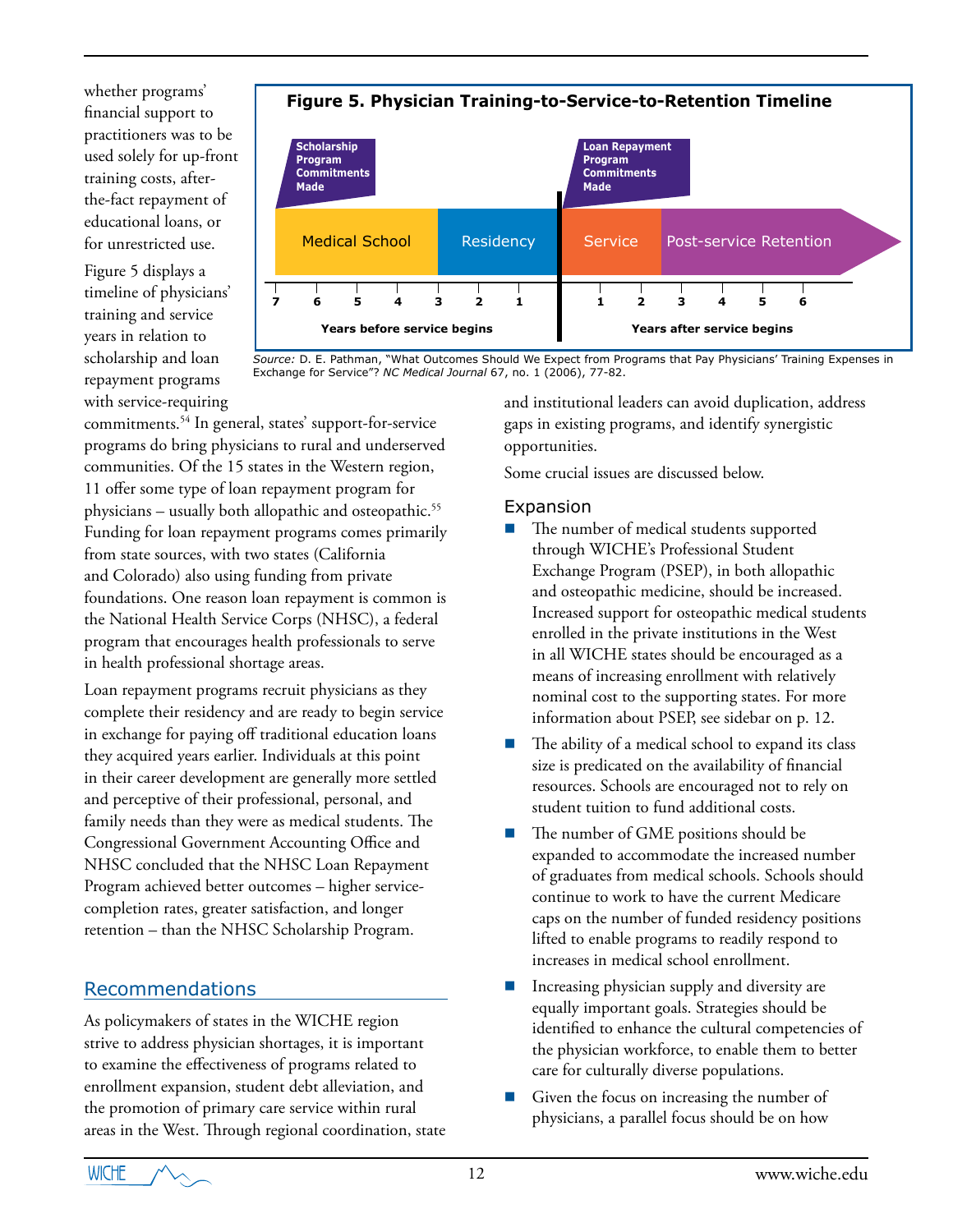health professionals can best provide healthcare services. The medical community should explore how physician assistants, nurse practitioners, and allied health professionals can work in complementary roles with physicians. In addition, health information technologies should be explored to enhance the information availability and the efficiency of medical practice.

#### Medical Student Indebtedness

Medical education is an expensive undertaking for both medical schools and medical students. Medical schools are encouraged to:

- Ensure medical school administrators are sensitive to students' ongoing challenges regarding educational cost and debt. Students who are incurring educational debt should participate in educational activities regarding financial, debt, and loan management at multiple points during medical school.
- Facilitate students' consideration of loan repayment and loan-for-service avenues as a means of reducing their level of indebtedness while also providing much needed medical services to underserved populations. For example, medical schools could partner with cooperating PSEP schools to establish residency placement within the WICHE region; the goal of which would be to bring residents back to their home state to perform their residency.
- Develop and implement strategies to enhance financial aid for medical students such as: supporting legislative activities to expand loan repayment and forgiveness programs and to expand deductibility of interest on educational loans; and seeking community-level financial sponsorship of students who commit to return to the area following completion of training.

#### Primary Care and Rural Service

The future rural physician workforce is threatened by the trend of U.S. medical students training in nonprimary care specialties. Medical schools are urged to:

■ Communicate a positive image of primary care to medical students and to the broader community, and highlight the current demand for primary care physicians.

- Identify inspiring and competent primary care physicians to serve as mentors and role models.
- Facilitate programs that expose students from elementary school onwards to healthcare careers in general and to primary care medicine specifically.
- $\blacksquare$  Identify characteristics of individuals who are likely to enter primary care, and recruit a diverse medical student population that reflects these characteristics.
- Go beyond grades as selection criteria, and have a concomitant focus on individuals who desire to serve vulnerable populations.
- Recruit students with a mindset for retention in rural areas (i.e., early on, select individuals based on their potential fit with rural practice situations).
- Support medical school class expansion with an objective to fill more family medicine and other primary care seats with U.S. graduates, with an emphasis on underrepresented minorities and students from rural backgrounds.

# **WICHE's Role in Professional Healthcare Education**

WICHE has a long history of providing access to the health professions. Its Professional Student Exchange Program (PSEP – http://wiche.edu/ sep/psep) has been in operation for more than 50 years. It provides students in 12 Western states with access to a wide range of professional programs that otherwise might not be available to them because the fields of study are not offered at public institutions in their home states. The program includes dentistry, allopathic medicine, osteopathic medicine, physician assistant, physical therapy, occupational therapy, optometry, pharmacy, podiatry, and veterinary medicine.

Over 14,000 students have earned professional degrees since the program's inception in 1951. In the 2007-08 academic year, almost 780 students paid reduced tuition to train in one of the healthcare professions, with \$14.6 million in appropriations from their home states offsetting the nonresident tuition costs.

Montana and Wyoming financially supported 41 students in their study of allopathic medicine at 17 public and private schools of medicine through PSEP in 2007-08, while Arizona, Montana, New Mexico, Washington, and Wyoming supported 55 students to study osteopathic medicine at five private institutions. Some states use PSEP as a loan forgiveness program, requiring graduates to return to their home state to practice; others use it primarily as an access program.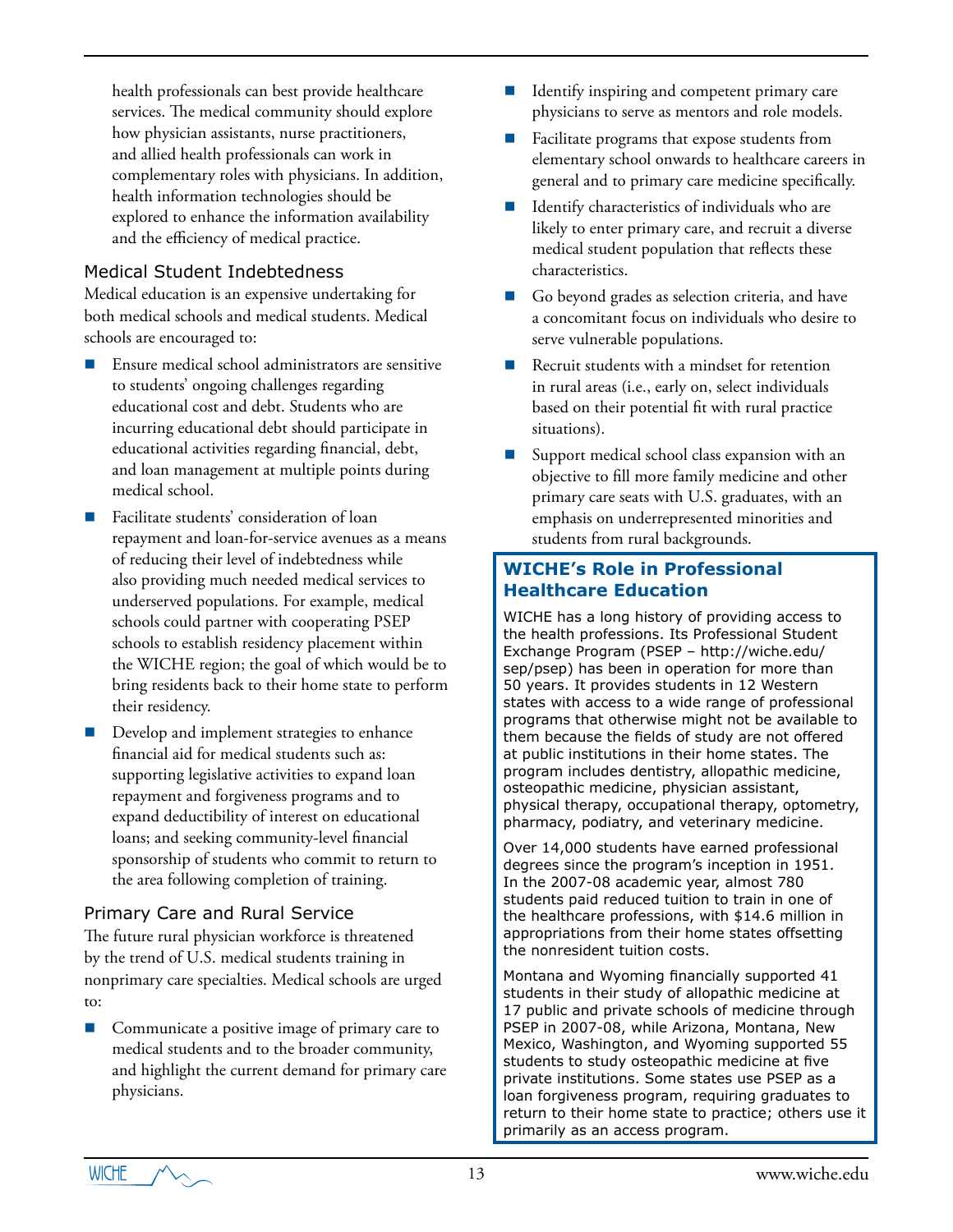- Promote higher Medicare and private payer reimbursement for healthcare services provided by primary care physicians.
- Promote new approaches to improve retention of physicians who complete their initial obligations in an underserved area, such as paying year-toyear retention bonuses and providing financial assistance to purchase practices.

#### Endnotes

1 American Medical Association (AMA), *Physician Characteristics and Distribution in the U.S., 2008 Edition* (Chicago: American Medical Association, 2008).

2 U.S. Census Bureau, "U.S. Interim Projections by Age, Sex, Race, and Hispanic Origin" (Washington, D.C.: U.S. Census Bureau, 2004), accessed 2/27/2008 from <http://www. census.gov/ipc/www/usinterimproj/>.

<sup>3</sup> Association of American Medical Colleges, "AAMC Statement on the Physician Workforce" (Washington, D.C.: Association of American Medical Colleges, June 2006), accessed 2/27/2008 from <http://www.aamc.org/workforce/ workforceposition.pdf>.

4 Association of American Medical Colleges, "Medical School Enrollment Plans: Analysis of the 2007 AAMC Survey" (Washington, D.C.: Association of American Medical Colleges, April 2008), accessed 5/2/2008 from <https:// services.aamc.org/Publications/showfile.cfm?file=version111. pdf&prd\_id=229&prv\_id=279&pdf\_id=111>.

5 Thomas Levitan, "A Report on a Survey of Osteopathic Medical School Growth, 2007-08," (Chevy Chase, MD: American Association of Colleges of Osteopathic Medicine, 2008), accessed 5/12/08 from <http://www.aacom. org/resources/bookstore/Documents/college\_growth\_ report\_2008.pdf>, and American Association of Colleges of Osteopathic Medicine, "2006 Annual Statistical Report on Osteopathic Medical Education," (Chevy Chase, MD: American Association of Colleges of Osteopathic Medicine, 2007).

6 Sarah A. Bunton, Robert F. Sabalis, Rajeev K. Sabharwal, Chris Candler, and William T. Mallon, *Medical School Expansion: Challenges and Strategies* (Washington, D.C.: Association of American Medical Colleges, 2008).

7 Keith Joiner, Ernest Schloss, Philip Malan, Stuart Flynn, and Jacqueline Chadwick, "Phoenix Rises, with Tucson's Help: Establishing the First Four-Year Allopathic Program in the Nation's Fifth Largest City," *Academic Medicine* 82, no. 12 (2007), 1126-1138.

8 Cathryn L. Nation, Andrea Gerstenberger, and Dena Bullard, "Preparing for Change: The Plan, the Promise, and the Parachute," *Academic Medicine* 82, no. 12 (2007), 1139-1144.

9 Ellen Cosgrove, Gary Harrison, Summers Kalishman, Kathryn Kersting, Valerie Romero-Leggott, Craig Timm, Lily Velarde, and Paul Roth, "Addressing Physician Shortages in New Mexico Through a Combined B.A./M.D. Program," *Academic Medicine* 82, no.12 (2007), 1152-1157.

<sup>10</sup> Joseph E. Robertson, Jr., Jennifer Boyd, Jerris R. Hedges, and Edward J. Keenan, "Strategies for Increasing the Physician Workforce: The Oregon Model for Expansion," *Academic Medicine* 82, no. 12 (2007), 1158-1162.

<sup>11</sup> Association of American Medical Colleges, "Facts, Matriculants and Graduates" (Washington, D.C.: Association of American Medical Colleges, 2002-2007), accessed 3/3/2008 from <http://aamc.org/data/facts/start.htm>.

<sup>12</sup> Personal communication with osteopathic schools and the American Association of Colleges of Osteopathic Medicine, 3/2008.

13 William T. Mallon, "Medical School Expansion: Déjà Vu All Over Again," *Academic Medicine* 82, no. 12 (2007), 1121-1125.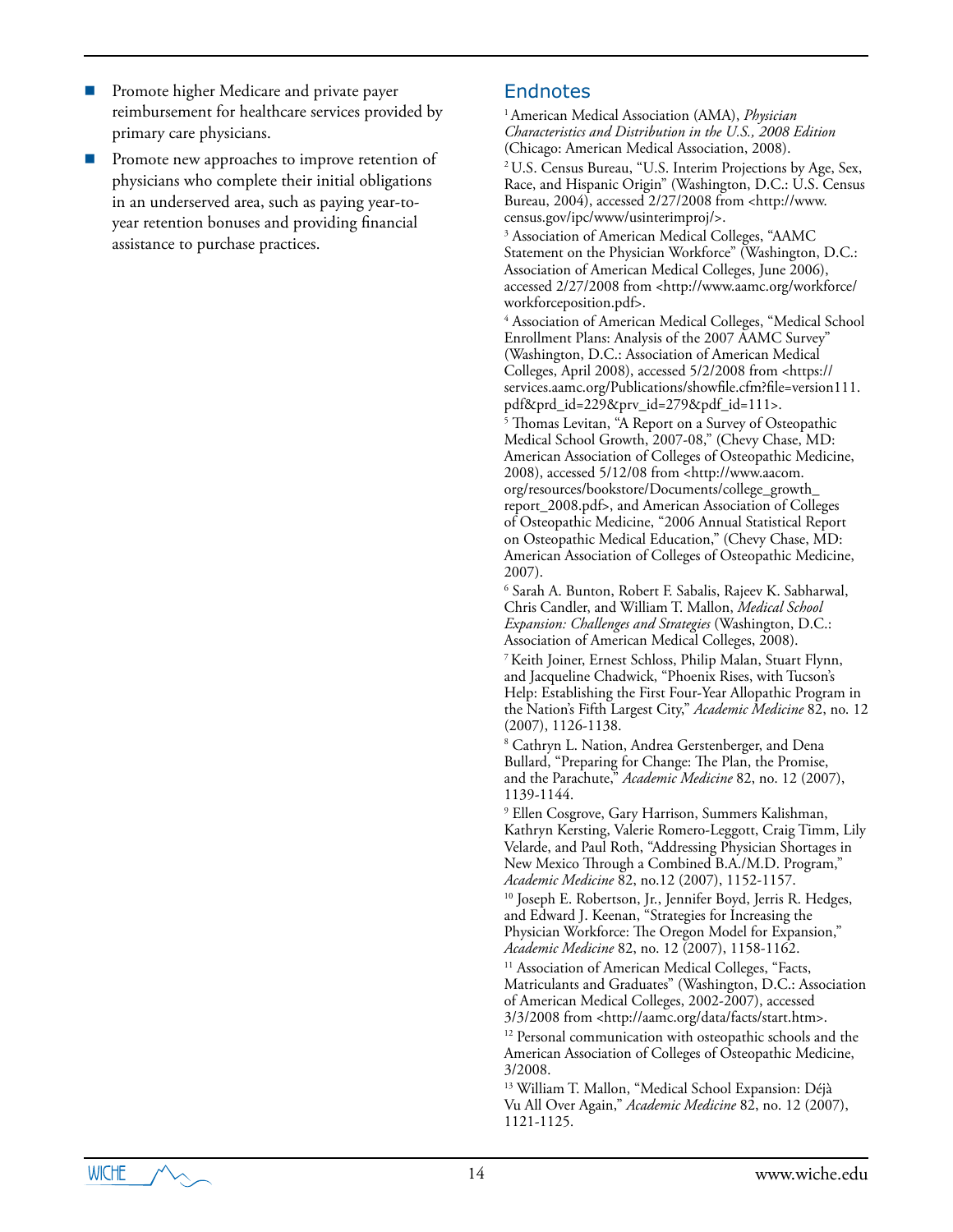<sup>15</sup> Darrell G. Kirch, "The Physician Workforce: Avoiding the Tyranny of the 'Either–Or,'" AAMC Reporter (Washington, D.C.: Association of American Medical Colleges, July 2007), accessed 1/15/2008 from <http://www.aamc.org/newsroom/ reporter/july07/word.htm>.

<sup>16</sup> Read more about health information technology workforce needs at http://www.wiche.edu/sep/psep/workforceHIT.pdf.

<sup>17</sup> Pacific Northwest University of Health Sciences College of Osteopathic Medicine and Rocky Vista University College of Osteopathic Medicine were not included in the analysis. First-year enrollment for these schools will be the 2008-2009 school year.

<sup>18</sup> Association of American Medical Colleges, "Tuition and Student Fees, First-Year Medical School Students: 2007-2008" (Washington, D.C.: Association of American Medical Colleges), accessed February 27, 2008 from <http:// services.aamc.org/tsfreports/select.cfm?year\_of\_study=2008>. <sup>19</sup> Association of American Medical Colleges, "Tuition and Student Fees, First-Year Medical School Students: 2007-2008,"and American Association of Colleges of Osteopathic Medicine, *Osteopathic Medical College Information Book* (Chevy Chase, MD: American Association of Colleges of Osteopathic Medicine, 2007). 20 Indebtedness amounts include undergraduate and medical school debt levels of all graduating medical students including that of students who have no debt. See Association of American Medical Colleges (AAMC), "2007 Medical School Graduation Questionnaire: All Schools Summary Report" (Washington, D.C.: Association of American Medical Colleges, 2007), accessed 1/2/2008 from <http:// aamc.org/data/gq/allschoolsreports/start.htm>; and American Association of Colleges of Osteopathic Medicine, "Data from AACOM's 2005-2006 Survey of Student Indebtedness and Career Plans of Osteopathic Medical School Seniors and First Year Students" (Chevy Chase, MD: American Association of Colleges of Osteopathic Medicine, in process). 21 Association of American Medical Colleges, "2007 Medical School Graduation Questionnaire"; and Association of American Medical Colleges, "2003 Medical School Graduation Questionnaire: All Schools Report" (Washington, D.C.: Association of American Medical Colleges, 2003), accessed 1/2/2008 from <http://aamc.org/data/gq/ allschoolsreports/start.htm>; and Association of American Medical Colleges, "2001 Medical School Graduation

Questionnaire: All Schools Report" (Washington, D.C.: Association of American Medical Colleges, 2001), accessed 1/2/2008 from <http://aamc.org/data/gq/allschoolsreports/ start.htm>.

22 Paul Jolly, "Medical School Tuition and Young Physician Indebtedness" (Washington, D.C.: Association of American Medical Colleges, March 23, 2004), accessed 1/15/2008 from <https://services.aamc.org/Publications/showfile. cfm?file=version21.pdf&prd\_id=102&prv\_id=113&pdf\_  $id=21$ .

23 Ha T. Tu and Paul B. Ginsburg, "Losing Ground: Physician Income, 1995-2003," Tracking Report no. 15. (Washington D.C.: Center for Studying Health Systems Change, June 2006), accessed 1/15/2008 from <http://www.hschange.com/ CONTENT/851/>.

24 Paul Jolly, "Medical School Tuition and Young Physician Indebtedness: An Update to the 2004 Report" (Washington, D.C.: Association of American Colleges, October 2007), accessed 1/15/2008 from <https://services.aamc.org/ Publications/showfile.cfm?file=version103.pdf&prd\_ id=212&prv\_id=256&pdf\_id=103>.

25 James Macinko, Barbara Starfield, and Leiyu Shi, "Is Primary Care Effective? Quantifying the Health Benefits of Primary Care Physician Supply in the United States," *International Journal of Health Services* 37, no. 1 (2007), 111-126.

<sup>26</sup> AMA, "Physician Characteristics."

27 Merritt, Hawkins, and Associates, "2007 Review of Physician and CRNA Recruiting Incentives" (Irving, TX: Merritt, Hawkins and Associates, 2007), accessed 1/15/2008 from <http://merritthawkins.com/pdf/2007\_Review\_of\_ Physician\_and\_CRNA\_Recruiting\_Incentives.pdf>. 28 Perry Pugno, Amy McGaha, Gordon Schmittling, Ashley DeVilbiss, and Norman Kahn, "Results of the 2007 National Resident Matching Program: Family Medicine," *Family Medicine* 39, no. 8 (2007), 562-571.

29 Doug Campos-Outcalt, Janet Senf, and Randa Kutob, "A Comparison of Primary Care Graduates from Schools with Increasing Production of Family Physicians to Those from Schools with Decreasing Production," *Family Medicine* 36, no. 4 (2004), 260-264.

30 Pugno et al., "Results."

31 AMA, "Physician Characteristics"; and Thaddeus Miller, Roderick Hooker, and Douglas A. Mains, "Characteristics of Osteopathic Physicians Choosing to Practice Rural Primary Care," *Journal of the American Osteopathic Association* 106, no. 5 (2006), 274-279.

<sup>32</sup> American Association of Colleges of Osteopathic Medicine, "Data from AACOM's 2005-2006 Survey of Student Indebtedness and Career Plans of Osteopathic Medical School Seniors and First Year Students" (Chevy Chase, MD: American Association of Colleges of Osteopathic Medicine, in process); and The Robert Graham Center, "Osteopathic Physicians and the Family Medicine Workforce" (Washington, D.C.: The Robert Graham Center, August 2005), accessed 3/1/2008 from <http://www.graham-center. org/x585.xml>.

33 Pugno et al., "Results."

<sup>34</sup> Karin Johnson, Amy Hagopian, Catherine Veninga, and L. Gary Hart, "The Changing Geography of Americans Graduating from Foreign Medical Schools," *Academic Medicine* 81, no. 2 (2006), 179-184.

35 John Boulet, David Swanson, Richard Cooper, John Norcini, and Danette W. McKinley, "A Comparison of the Characteristics and Examination Performances of U.S. and Non-U.S. Citizen International Medical Graduates Who

Sought Educational Commission for Foreign Medical Graduates Certification: 1995-2004," *Academic Medicine* 81, no. 10 (supplement, 2006), S116-S119.

36 American Medical Association, "International Medical Graduates in the U.S. Workforce." (Chicago: American Medical Association, October 2007), accessed 1/20/2008 from <http://www.ama-assn.org/ama1/pub/upload/mm/18/ img-workforce-paper.pdf>.

<sup>37</sup> The J-1 Visa Program is for foreign medical graduates who wish to pursue graduate medical training in the United States. At the completion of their training, they are expected to return to their home countries for two years before